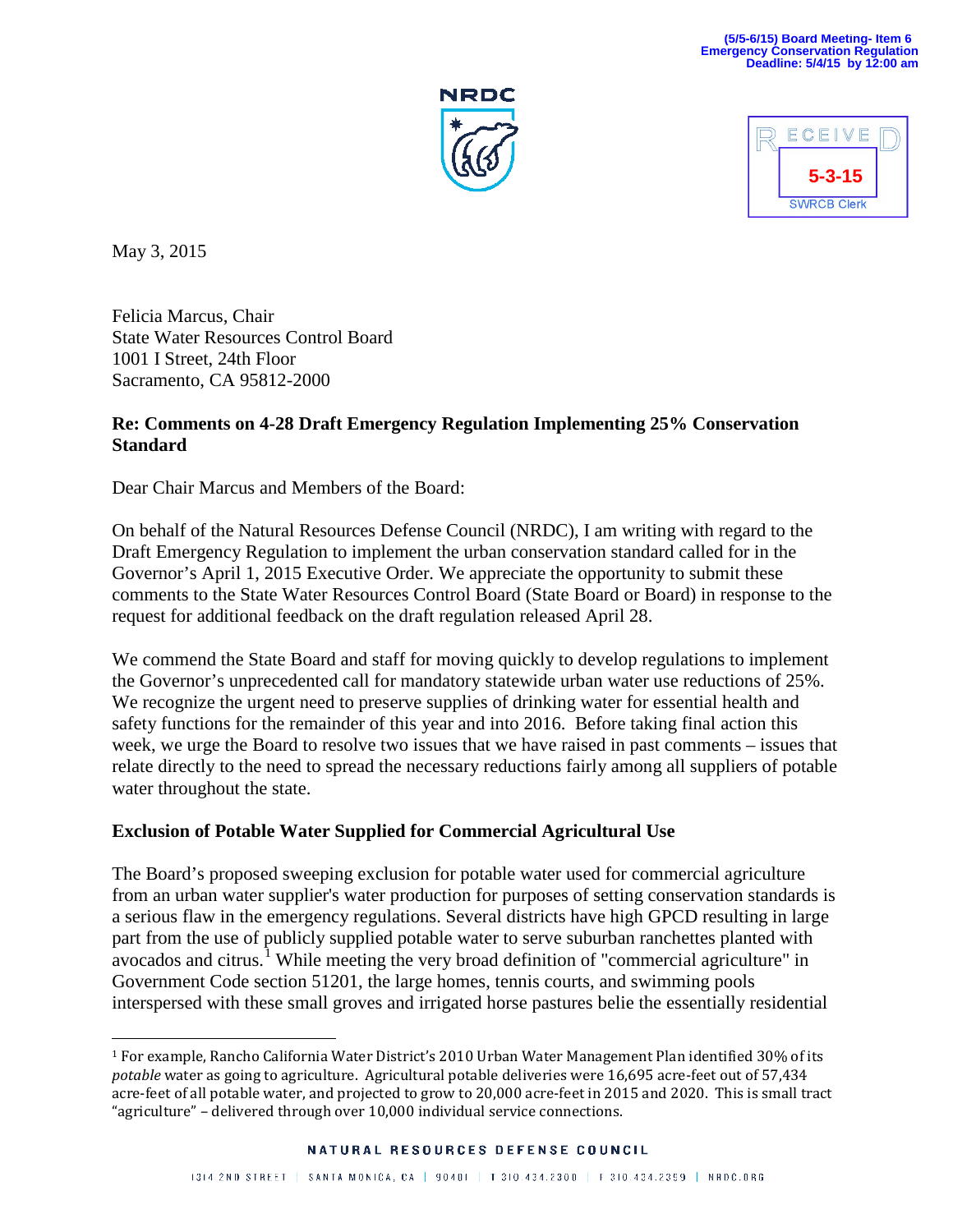May 3, 2015 Letter to Felicia Marcus, State Water Resources Control Board Page 2

nature of this use of publicly supplied drinking water. Hobby farms and ranchettes<sup>[2](#page-1-0)</sup> are essentially a lifestyle choice for some California residents, a choice free to be made but one that should not entitle their water suppliers to exclude large quantities of their water production from the targeted reductions that must be apportioned statewide if the State is to achieve the 25% reduction in urban water use under the Governor's Executive Order.

Upon adoption of the rule, each purveyor will retain considerable flexibility in how it goes about meeting its water use reduction target. Considerations of tree maintenance will undoubtedly come into play, and the needs of water-dependent commercial agricultural customers, such as nursery wholesalers and small truck farms, will very likely be heard. At this stage of the drought, the Board ought not to employ an expansive definition of "commercial agriculture" to designate uses of publicly supplied drinking water that will "not count" for purposes of setting water use reduction targets for urban water suppliers.

At a minimum, the proposed language of Section 865 should be modified to retain potable water deliveries to tracts of 5 acres or less within the water supplier's total potable water production subject to the conservation standard, as follows –

(e) Each urban water supplier that provides 20 percent or more of its total potable water production for commercial agricultural use meeting the definition of Government Code section 51201, subdivision (b) may subtract the amount of water supplied to parcels greater than 5 acres in size for commercial agricultural use from its potable water production total, provided the supplier complies with the Agricultural Water Management Plan requirement of paragraph 12 of the April 1, 2015 Executive Order. Each urban water supplier that serves 20 percent or more of its total potable water production for commercial agricultural use meeting the definition of Government Code section 51201, subdivision (b) shall certify that the agricultural uses it serves meet the definition of Government Code section 51201, subdivision (b), and shall report its total potable water production pursuant to subdivision (b)(2), identifying the total amount of potable water supplied for commercial agricultural use.

# **Exclusion of All Water Suppliers Not Classified as Urban Water Suppliers**

In previous comments, we noted that some public water suppliers that are not urban water suppliers may serve populations as high as 9,000 to 10,000 persons. We still believe that there is no compelling reason to exclude public water suppliers of this size from the emergency regulation's monthly water reporting and target setting, and we are doubtful that restricting landscape irrigation to two days per week – the compliance path for such systems offered by subdivision  $865(f)(1)(A) -$  is likely to achieve 25% reductions in water use.

Furthermore, the reporting requirements of subdivision 865(f) are such that the Board will be ill prepared in December to move rapidly to set specific quantitative targets for this group of water

<span id="page-1-0"></span><sup>&</sup>lt;sup>2</sup> See the Bureau of Reclamation memorandum distinguishing hobby farms from commercial agriculture: "Policy for Providing Service to Small Agricultural Tracts and Suburban Lands," R. N. Broadbent, Commissioner, December 6, 1982.